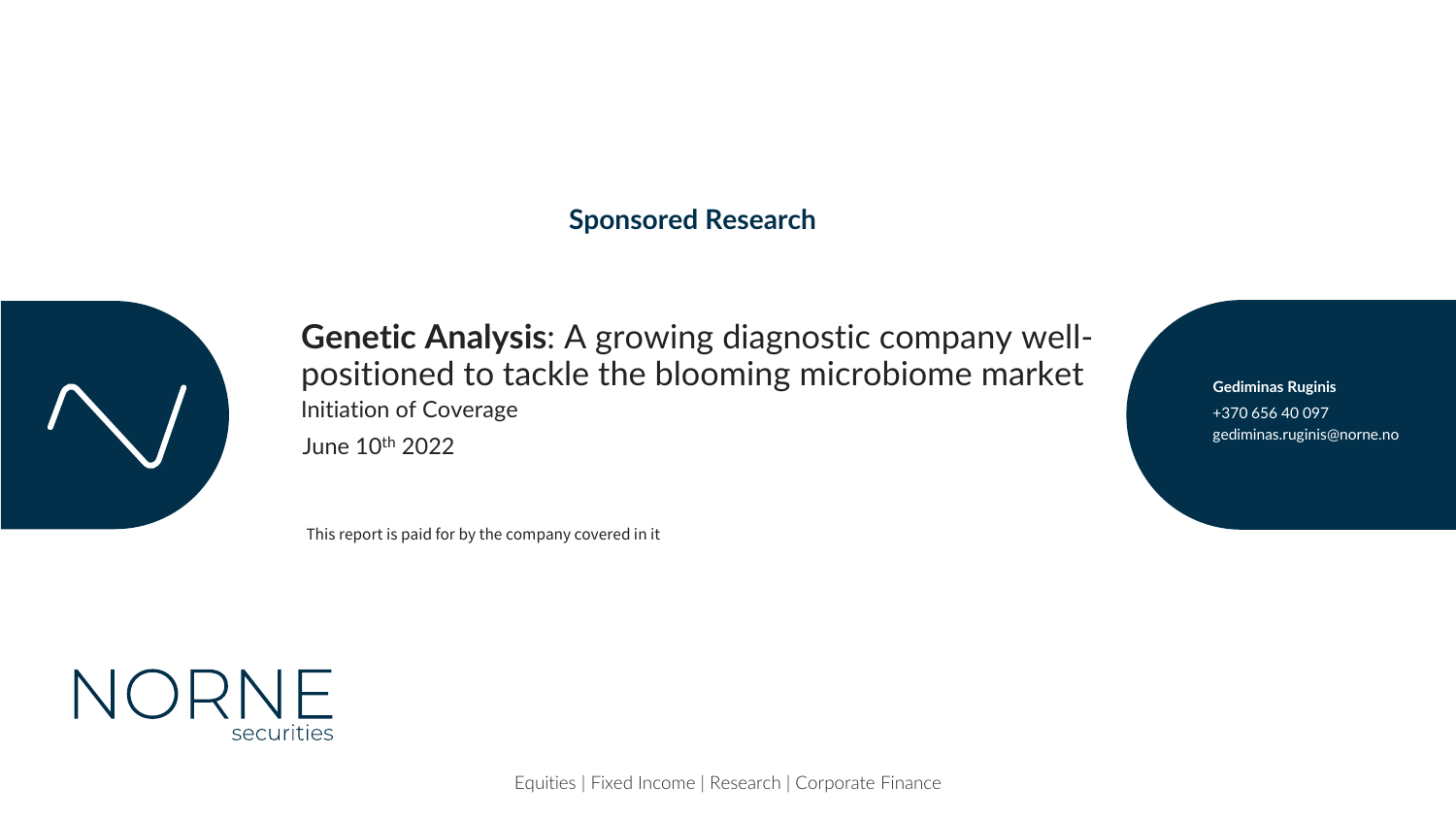### Investment Case

- Valuation range of NOK 2.5-8.0/sh
- What is Genetic Analysis (GA)?
	- Diagnostic company, a pioneer in the human microbiome field with more than 10 years of expertise in research and product development
- Investment case for GA:
	- First mover advantage
	- Unique product and scalable platform
	- Emerging market
	- Favourable health trends
	- Expansion in Western and Chinese markets
	- Ambitious plans and an attractive valuation





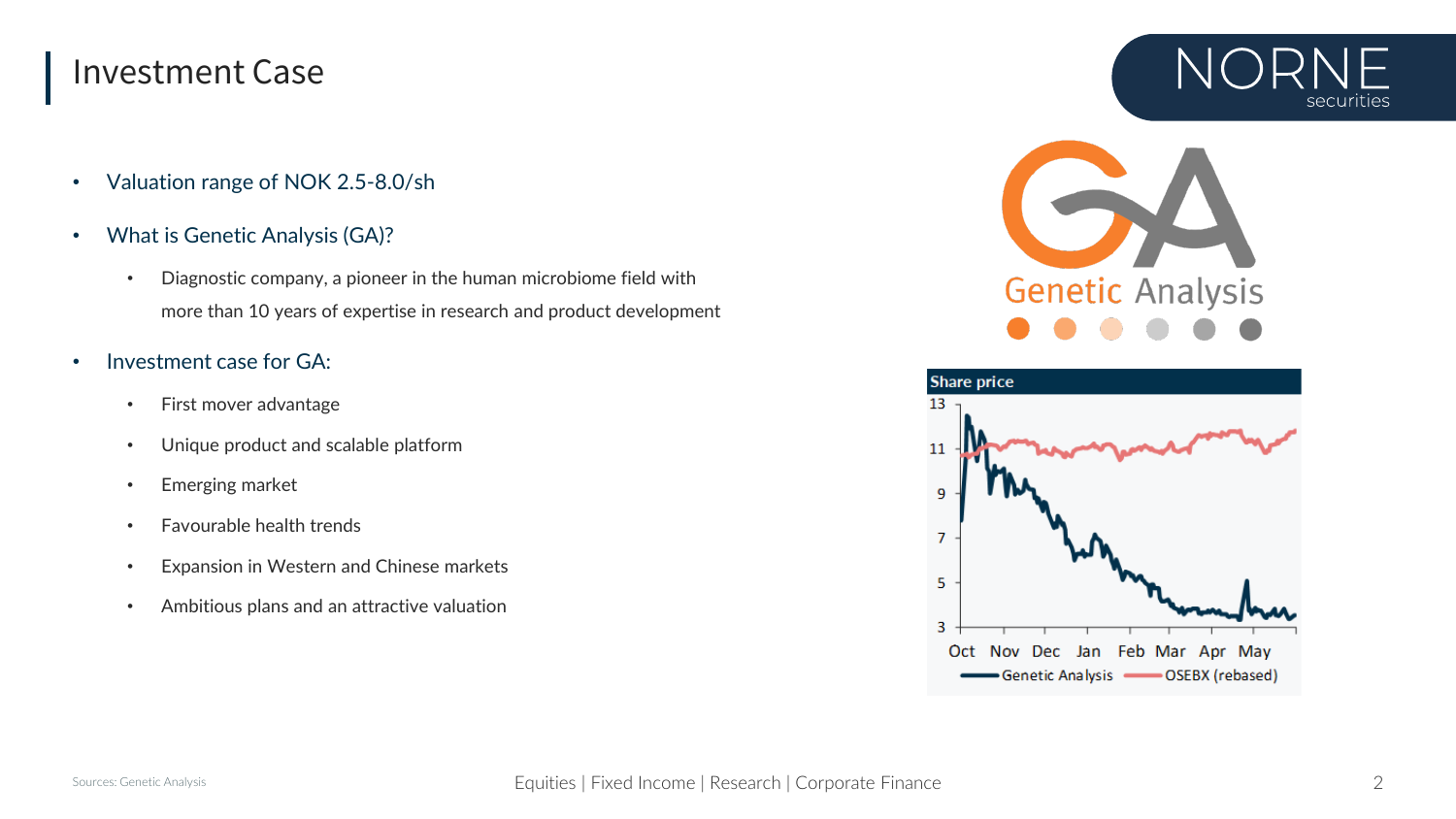# Company Profile



- The GA-map® Dysbiosis test currently identifies and characterizes dysbiosis for Inflammatory bowel disease (IBD) and Irritable bowel syndrome (IBS) patients and provides information about intestinal flora
- The platform is validated and CE marked, the Dysbiosis test has been used in more than 70 clinical trials and is properly documented through over 30 scientific articles
- The GA-map® platform is continuing developments in predicting the severity of IBD development
	- This project has received a grant funding of NOK 16 million from the Research Council of Norway
	- GA is looking to expand diagnostics for disease areas such as obesity, Colorectal Cancer, Type 2 diabetes and liver diseases
	- Genetic Analysis has also developed a GA-map® COVID-19 fecal test
- Listed on the Spotlight stock market in Stockholm
	- Spotlight Stock market is a Multilateral Trading Facility, that acts as a growth market for small and medium-sized enterprises

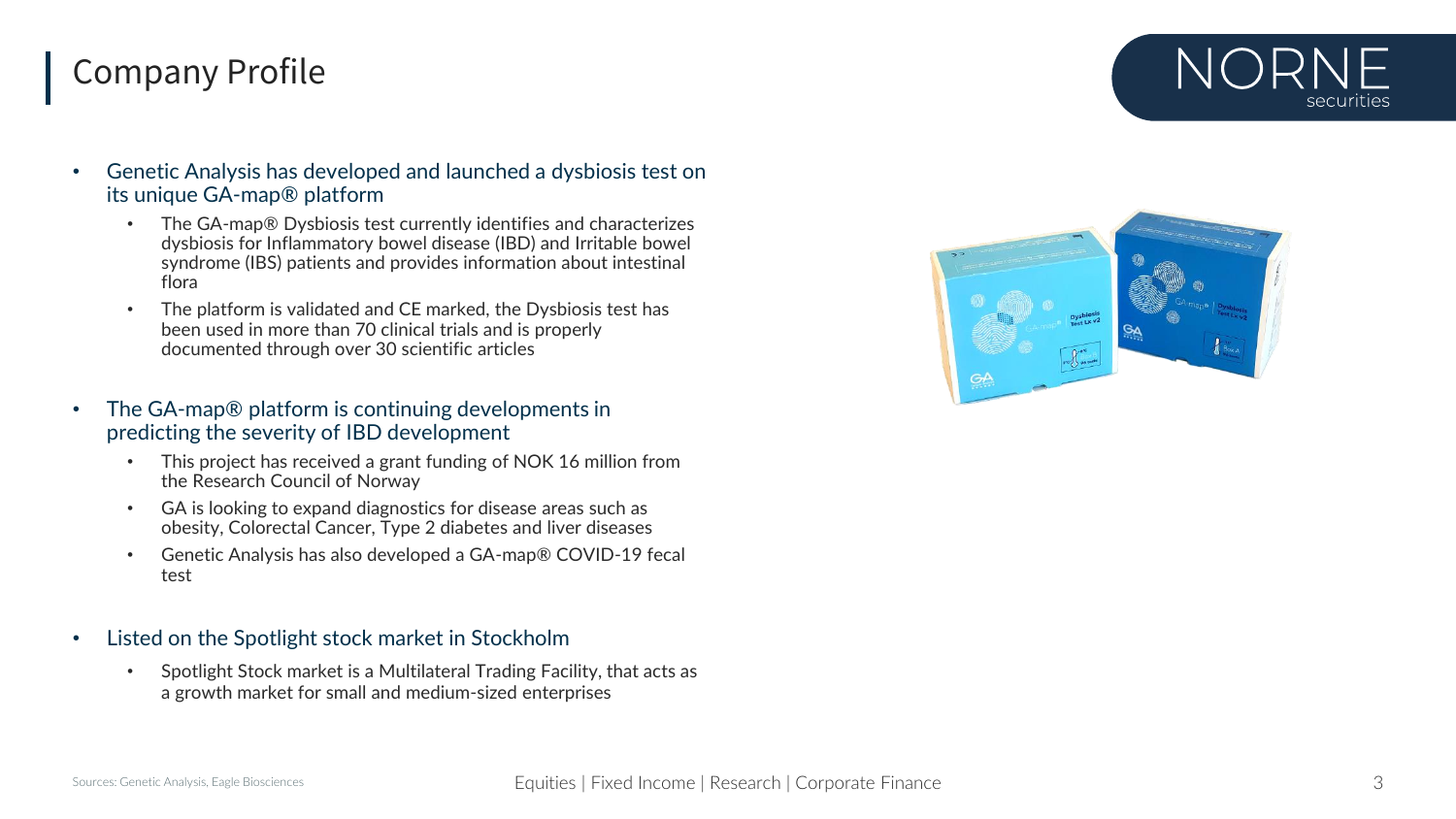### Business Overview

- The Company's value chain consists of in-house development and manufacturing, sales of reagent kits and software to laboratories, and sales of services from GA's service laboratory in Oslo
	- Genetic Analysis has been considerably successful in receiving R&D grants from Norwegian government-associated agencies and EU research programs
- The company has launched GA-map<sup>®</sup> to the EU and US markets and currently has 4 distributors in Europe and 2 based in the US
	- The US is currently the biggest market for Genetic Analysis, but sales in Europe have started to increase
- Genetic Analysis has partnered with Thalys Medical Technology Group to develop and distribute diagnostic solutions for the rapidly growing human microbiota market in China





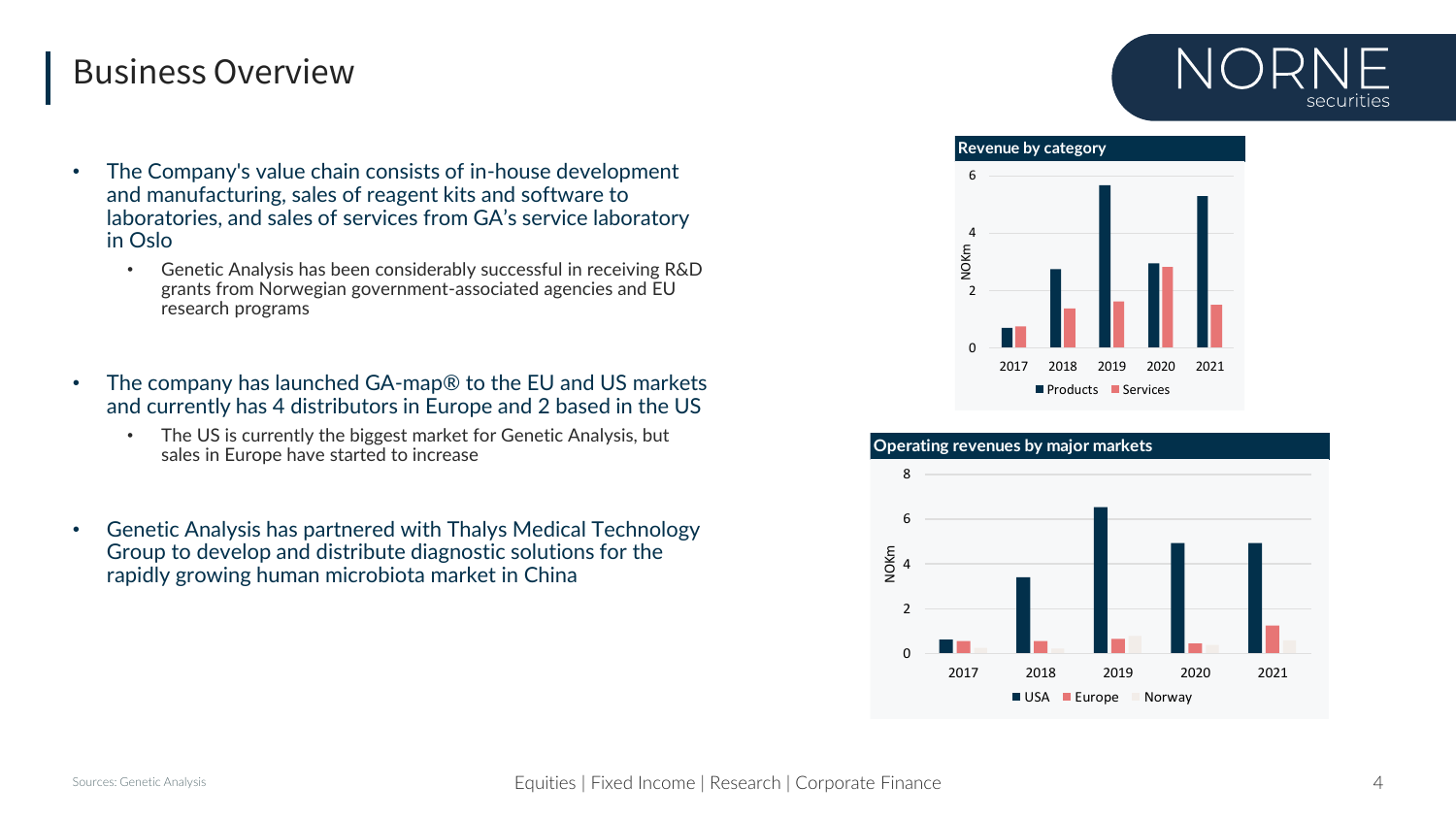### Market segments

- Companion diagnostics
	- GA is preparing to partner with pharma companies as accurate diagnostic tools and procedures will be needed to accompany these products
- Medical diagnostics
	- Genetic Analysis believes that post-Covid there will be more concerns for health and immune system strengthening by focusing on their microbiota's well-being
- Research diagnostics
	- As many drugs and medicine impact the microbiome and treatment itself can be conditional on the microbiome state, demand for standardized gut microbiome testing is increasing
- Consumer diagnostics
	- As self-testing for health, ancestry and fitness gain in popularity, and interest in microbiome testing grows online, GA is exploring opportunities to partner up and offer their tests to the broader public



Research diagnostics partners:

**ं** eurofins

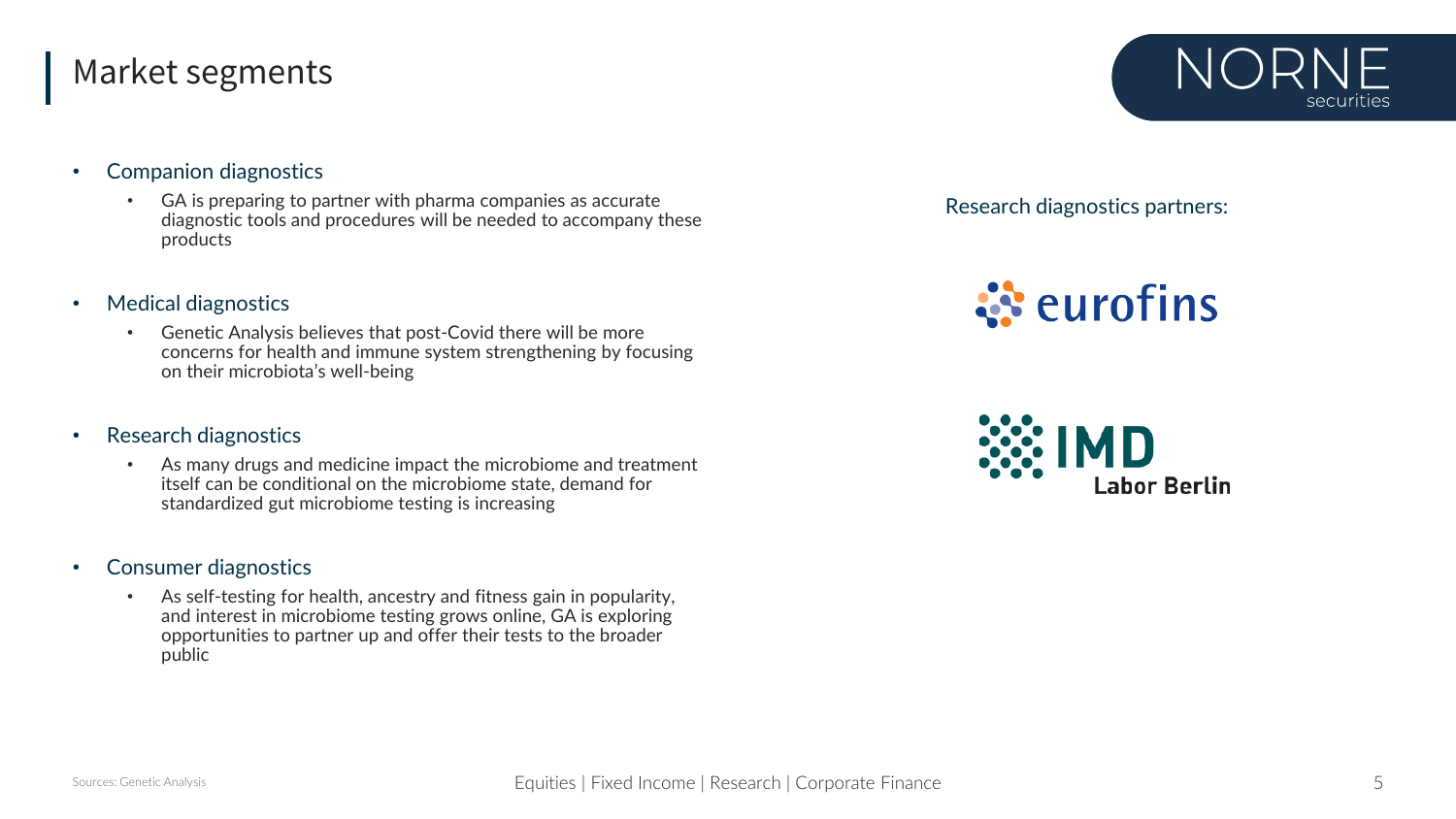### Market Overview

- In the past decade the human microbiome market has been increasingly gaining traction and recognition of importance, especially in the West
	- According to various market research, the human microbiome market is estimated to be around USD 600m as of 2021
	- Excluding the most conservative and aggressive estimates, we see the human microbiome market growing at an approximate compound annual growth rate (CAGR) of 20% until the year 2027
- From May 26th, 2022, the EU has entered into the In Vitro Diagnostics Regulation. This regulation should help Genetic Analysis in two ways:
	- The regulation will curb health institutions from using in-house devices. These rules will propel the use of CE-marked devices and platforms
	- A layer of security from threat of competitors for Genetic Analysis, as potential competitors will most likely have to go through a long regulatory process



### Human microbiome market estimates

| <b>Research house</b>       |       | <b>CAGR</b> Projection interval |
|-----------------------------|-------|---------------------------------|
| Mordor Intelligence         | 15.0% | 2021-2027                       |
| <b>IMARC Group</b>          | 18.0% | 2021-2026                       |
| <b>Research and Markets</b> | 22.2% | 2021-2028                       |
| The Insight Partners        | 23.6% | 2019-2027                       |
| <b>Markets and Markets</b>  | 31.1% | 2023-2029                       |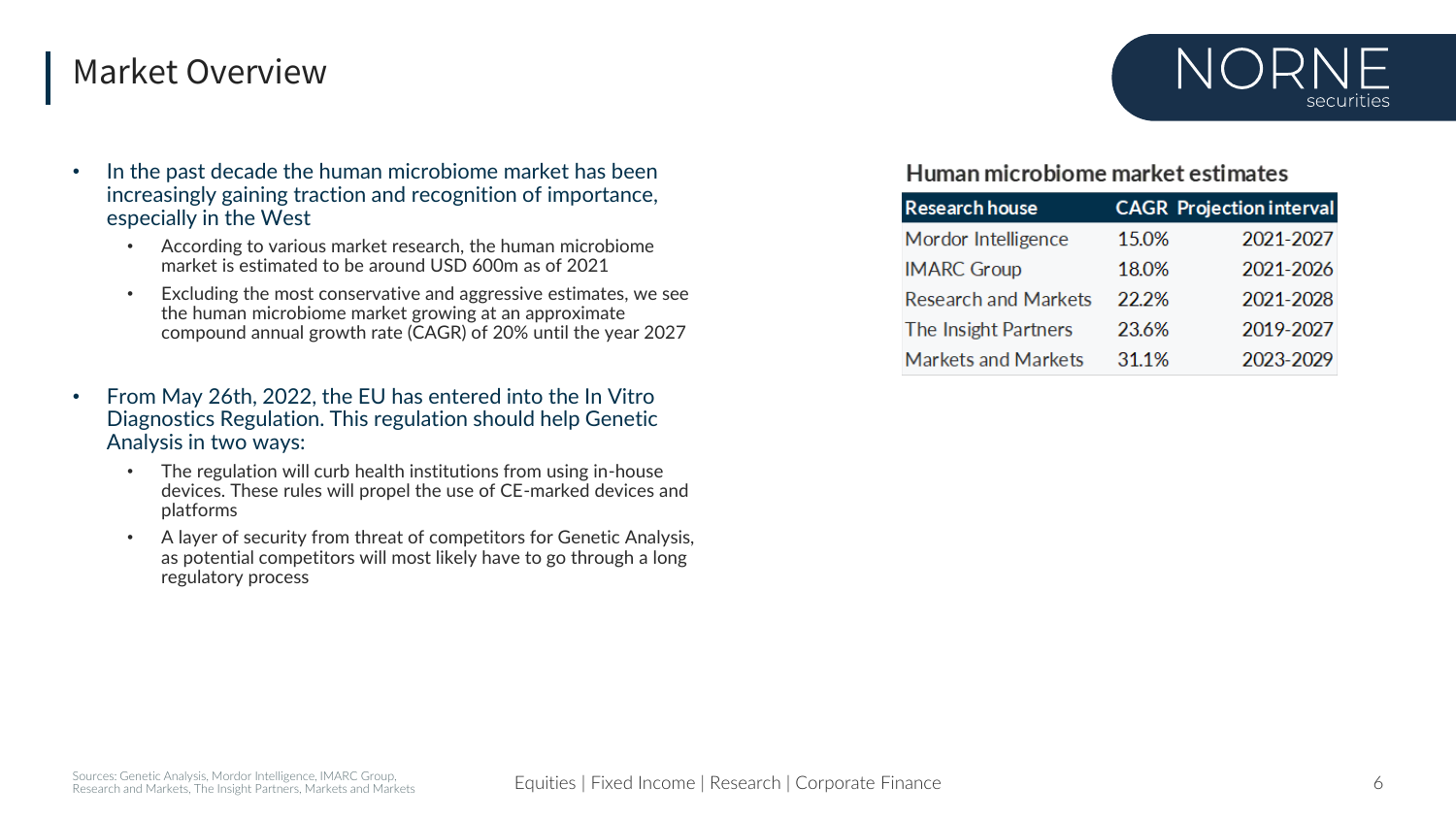# Financials



- The Company has financial targets of sales NOK 25-35m in 2022 and NOK 50-70m in 2023 and break-even at current costs and R&D levels in the year 2023
	- We cautiously expect that GA will bring in NOK 17m in sales for 2022 and NOK 50m in 2023 and reach positive EBIT from the start of 2024
	- We see mid-term revenue growth as CARG rounded consensus of 20%
	- Gross margin of around 70%, employee expenditures projected to grow at 6%, other operational costs at 3%
- 11m new shares issuance at a placement price of NOK 3/sh is expected, bringing in a total of NOK 33m
	- The share issue would dilute the current shareholding by about 44%



### **Genetic Analysis result expectation**

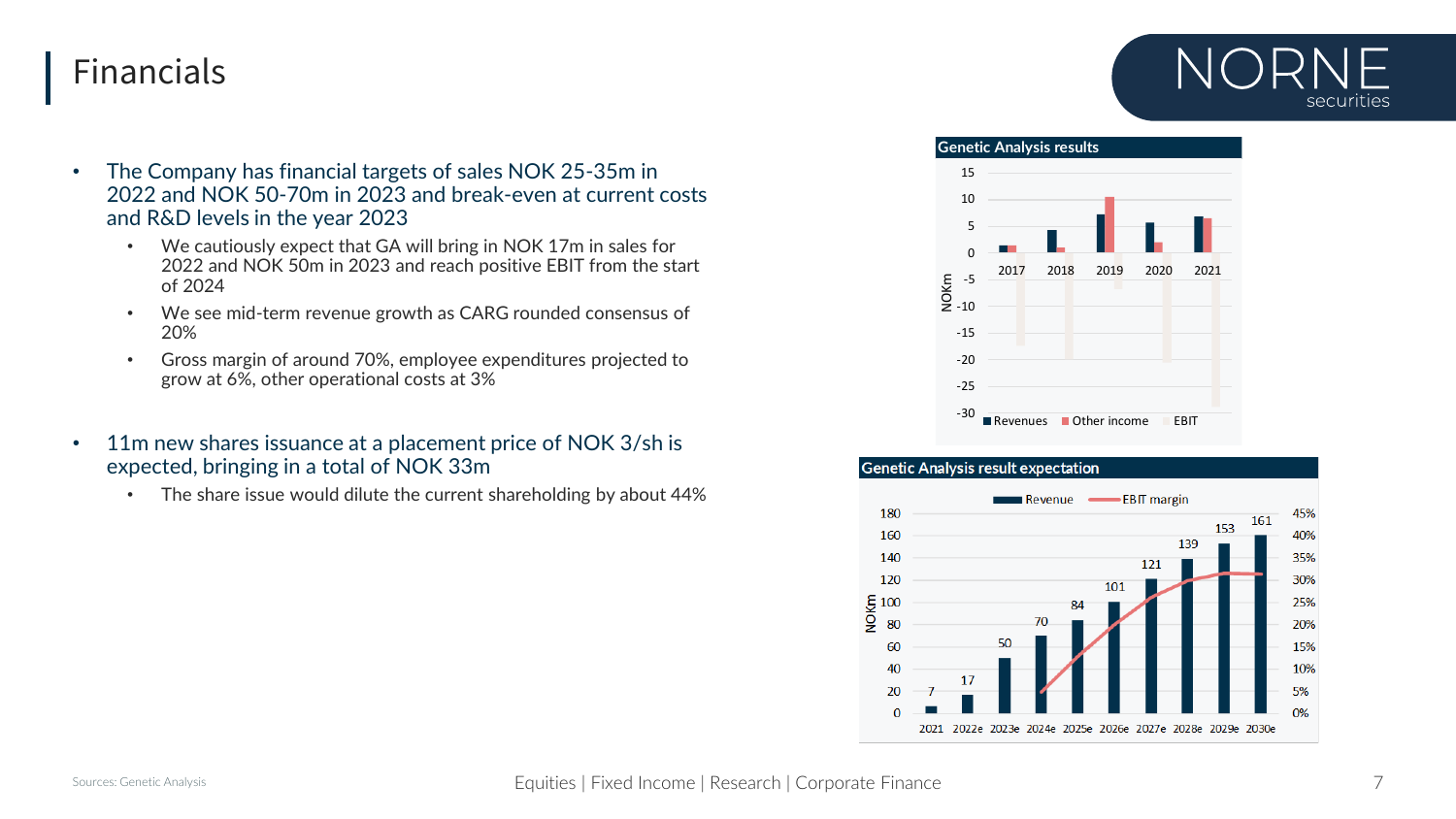# Valuation



- Scenario analysis
	- Bull case DCF valuation of around NOK 8/sh
		- NOK 25m revenue for 2022 and NOK 70m for 2023
		- Lower funding needs and lower dilution
	- Bear case DCF valuation of around NOK 2.5/sh
		- Reduced revenue growth rate of 15% for 2025-2027
		- Higher operational costs rising by 5%p from our base case

| <b>Genetic Analysis valuation</b> |        |      |      |  |  |  |  |
|-----------------------------------|--------|------|------|--|--|--|--|
|                                   | Bear   | Base | Bull |  |  |  |  |
| Valuation                         | 2.5    | 4.7  | 8.2  |  |  |  |  |
| Premium /<br><b>Discount</b>      | $-26%$ | 35%  | 137% |  |  |  |  |

### DCF model

| <b>NOKm</b>                            | 2Q-4Q 2022E | 2023E        | 2024E | 2025E | 2026E | 2027E    | 2028E    | 2029E | 2030E |
|----------------------------------------|-------------|--------------|-------|-------|-------|----------|----------|-------|-------|
| <b>Revenues</b>                        | 15          | 50           | 70    | 84    | 101   | 121      | 139      | 153   | 161   |
| <b>EBIT</b>                            | $-21$       | -8           | 3     | 11    | 20    | 32       | 41       | 48    | 51    |
| Tax on EBIT                            | $\bf{0}$    | $\mathbf{0}$ | -1    | -2    | $-4$  | $-7$     | $-9$     | $-11$ | $-11$ |
| $NOPLAT$ $(+)$                         | $-21$       | -8           | 3     | 8     | 16    | 25       | 32       | 38    | 39    |
| Depreciation & amortization $(+)$      | 3           | 4            | 4     | 4     | 4     | 4        | 4        | 4     | 4     |
| Capital expenditure (-)                | $-3$        | $-4$         | $-4$  | $-4$  | $-4$  | $-4$     | $-4$     | $-4$  | $-4$  |
| Change in working capital $(-$ or $+)$ | $-3$        | $-10$        | $-4$  | $-4$  | -6    | $\Omega$ | $\Omega$ | 2     | 3     |
| Free Cash Flow to the Firm             | $-24$       | $-18$        | $-2$  | 5     | 10    | 25       | 33       | 40    | 43    |
| NPV of FCFF                            | $-22$       | $-15$        | -1    | 3     |       | 12       | 13       | 14    | 13    |

| <b>WACC calculation</b>  |       | Valuation, NOKm            |       | <b>Assumptions</b>         |  |  |
|--------------------------|-------|----------------------------|-------|----------------------------|--|--|
| Debt ratio               | 5.0%  | Net debt                   | $-38$ | L.t. growth                |  |  |
| Cost of debt (after tax) | 5.0%  | Minority interest          | 0     | Tax rate                   |  |  |
|                          |       | NPV cash flow              |       | # shares, $m^*$            |  |  |
| Risk free rate           | 3.0%  | 2Q-4Q 2022E - 2030E        | 22    | *Including PP of 12m share |  |  |
| <b>Beta</b>              | 2.0   | $2031F -$                  | 111   | @ NOK 3/sh in 2023         |  |  |
| Market risk premium      | 6.0%  | <b>Total NPV cash flow</b> | 134   |                            |  |  |
| Cost of equity           | 15.0% | Equity value               | 172   |                            |  |  |
| <b>WACC</b>              | 14.5% | Value per share, NOK       | 4.66  |                            |  |  |

| <b>Sensitivity analysis</b> |             |     |                  |      |      |      |      |  |
|-----------------------------|-------------|-----|------------------|------|------|------|------|--|
| NOK/share                   |             |     | L.t. growth rate |      |      |      |      |  |
|                             |             |     | 1.5%             | 2.0% | 2.5% | 3.0% | 3.5% |  |
|                             |             | 13% | 5.3              | 5.5  | 5.7  | 5.9  | 6.1  |  |
|                             |             | 14% | 4.7              | 4.8  | 5.0  | 5.1  | 5.3  |  |
|                             | <b>NACC</b> | 15% | 4.4              | 4.5  | 4.7  | 4.8  | 5.0  |  |
|                             |             | 16% | 3.7              | 3.8  | 3.9  | 4.0  | 4.1  |  |
|                             |             | 17% | 3.4              | 3.4  | 3.5  | 3.6  | 3.7  |  |

2.5% 22% 36.9

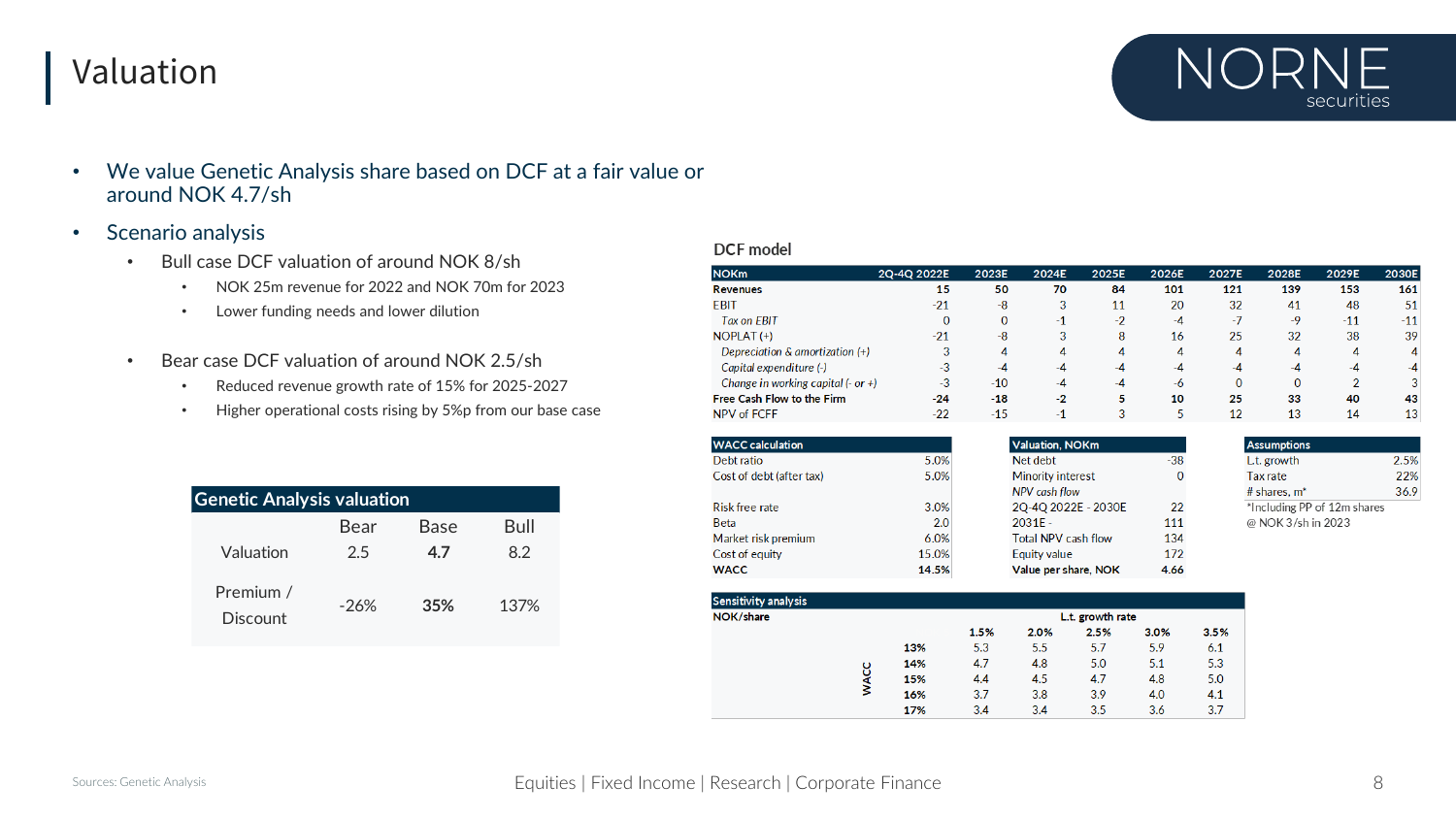# Microbiome and dysbiosis



- The microbiome is defined as the collective genomes of the microbes that live inside and on the human body
	- The human gut is of importance, as it contains billions of bacterial cells and more than 1,000 different bacterial species
- The imbalance between different bacteria ratios, changes in their functional composition and metabolic activities, or changes in their local distribution is called "dysbiosis"
- Dysbiosis associated diseases
	- Inflammatory bowel disease (IBD)
	- Irritable bowel syndrome (IBS)
	- Obesity
	- Colorectal Cancer (CRC)
	- Type 2 diabetes (T2D)
	- Liver diseases





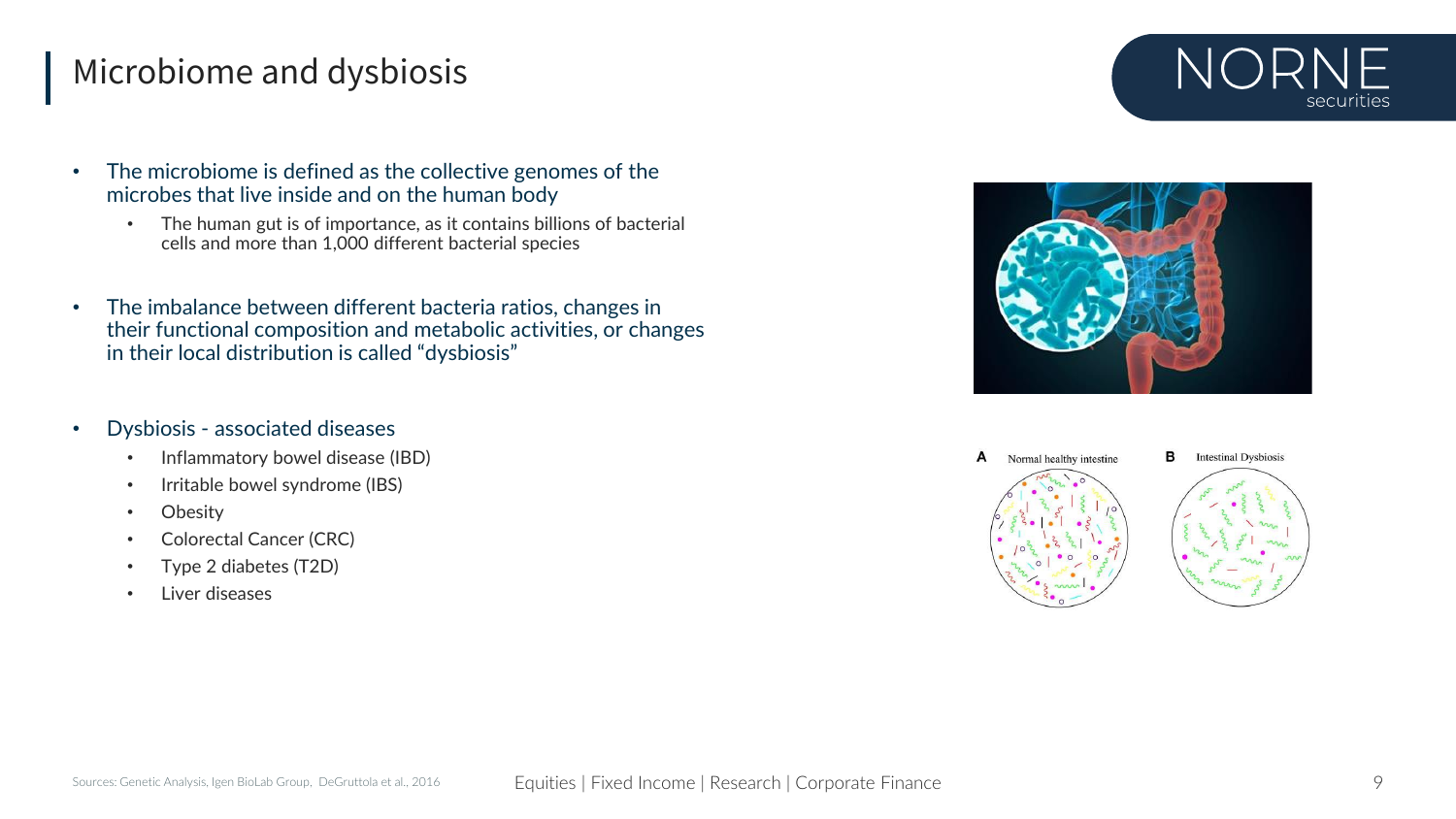### Disclosures and disclaimer

#### **STANDARDS AND SUPERVISORY AUTHORITY**

This report has been prepared by Norne Securities AS, which is supervised by The Financial Supervisory Authority of Norway (Finanstilsynet). Industry standards issued by The Norwegian Securities Dealers Association (Verdipapirforetakenes Forbund) [\(www.vpff.no\)](http://www.vpff.no/) have been used in preparing this report.

#### **DISCLAIMER**

This report is provided for information purposes only. It should not be used or considered as an offer to sell or a solicitation of an offer to buy any securities. This report is prepared for general circulation and general information only. It does not take into account the specific investment objectives, investment knowledge and experience and financial situation of any recipient. Investors seeking to buy or sell any securities discussed or recommended in this report, should seek independent financial advice relating thereto and make his/her own appraisal of the tax or other financial merits of the investment. Any opinions expressed are subject to change without prior notice. This report is based on information from various sources believed to be reliable. Although all reasonable care has been taken to ensure that the information herein is not misleading, Norne Securities AS makes no guarantee, representation or warranty, expressed or implied as to its accuracy, adequacy or completeness. Neither Norne Securities AS, its employees, nor any other person connected with it, accepts any liability whatsoever for any direct, indirect or incidental, special or consequential loss of any kind arising out of the use or reliance on the information in this report. This report is intended for use only by those persons to whom it is made available by Norne Securities AS. This report may not be distributed, quoted from or reproduced, in full or in part, in any manner without written approval by Norne Securities AS.

#### **DISCLOSURE OF INTERESTS**

Norne Securities AS may at any time perform investment banking or other services or solicit investment banking or other mandates from the company or companies covered in this report. Norne Securities AS may hold positions in securities covered in this report due to its own-account trading that is part of its investment services operations, such as market making. Norne Securities AS has appointed and may at any time appoint tied agents to provide investment services on behalf of Norne Securities AS. Tied agents are listed in the public registry of the Norwegian Financial Supervisory Authority, and an updated overview of appointed tied agents of Norne Securities AS can be found on [Compliance](https://norne.no/compliance/) | Norne Securities

#### **PREVENTING CONFLICTS OF INTEREST**

Norne Securities AS has arrangements in place with the aim of preventing conflicts of interest. As part of these arrangements, Norne Securities AS has established information barriers between different parts of the company to restrict and control the exchange of sensitive information. No direct link exists between remuneration of the Norne Securities AS analysts and investment banking services provided by Norne Securities AS, but analysts may receive a bonus under the firm's general bonus scheme. Under our internal regulations, which have been prepared in accordance with applicable legislation and relevant industry standards, our analysts are not permitted to purchase new securities in the companies they cover.



#### **POTENTIAL CONFLICTS OF INTEREST**

#### **This report is paid for by the company covered in it**

This report has been presented to the issuer before dissemination for a check of factual information. Amendments of factual information have been made following this.

Share holdings of Norne employees in Genetic Analysis:

| Responsible analyst(s) | O        |
|------------------------|----------|
| All Norne analysts     | $\Omega$ |
| Other Norne employees  | 0        |
| Norne Securities AS    | U        |

The overview of share holdings is updated continuously. A list of total share holdings of the Norne Securities' employees and the date of last overview can be found on [Compliance](https://norne.no/compliance/) | Norne Securities. Shareholdings that Norne Securities AS owns as a result of own-account trading that is part of its investment services operations (such as market making) are not included in the table above.

#### **CAUTIONARY NOTE REGARDING RISK**

An investment in the company involves risk, and several factors could cause the actual results, performance or achievements of the company to be materially different from future results, performance or achievements that may be expressed or implied by statements and information in this presentation. Including, among others, risk or uncertainties associated with the company's business segments, development, growth management, financing, market acceptance and relations with customer, and more generally, general economic and business conditions, changes in domestic and foreign laws and regulations, taxes, changes in competition and pricing environment, fluctuations in currency exchange rates and interest rates and other factors. Should one or more of these risks or uncertainties materialise, or should underlying assumptions prove incorrect, actual results may vary materially from those described in this document. Past performance is not a guide to future performance. Investing in securities may result in a loss of all or part of the investment.

#### **DISTRIBUTION RESTRICTIONS**

This report is not intended for and must not be distributed to private customers in the UK or US. Norne Securities AS and its employees are not subject to the Rules of the Financial Industry Regulatory Authority (FINRA) governing research analyst conflicts. The research reports are intended for distribution in the United States solely to "major U.S. institutional investors" as defined in Rule 15a-6 under the United States Securities Exchange Act of 1934, as amended and may not be furnished to any other person in the United States. Each major U.S. institutional investor that receives a copy of a Norne Securities AS research report by its acceptance thereof represents and agrees that it shall not distribute or provide copies to any other person. Reports are prepared by Norne Securities AS and distributed to major U.S. institutional investors under Rule 15a-6(a)(2).

#### **COPYRIGHT**

This report may not be duplicated, photocopied or otherwise reproduced, in full or in part, under applicable copyright laws. THIS REPORT IS SUBJECT TO NORWEGIAN LAW, AND ANY DISPUTE ARISING IN RESPECT OF THIS REPORT IS SUBJECT TO THE EXCLUSIVE JURISDICTION OF NORWEGIAN COURTS.